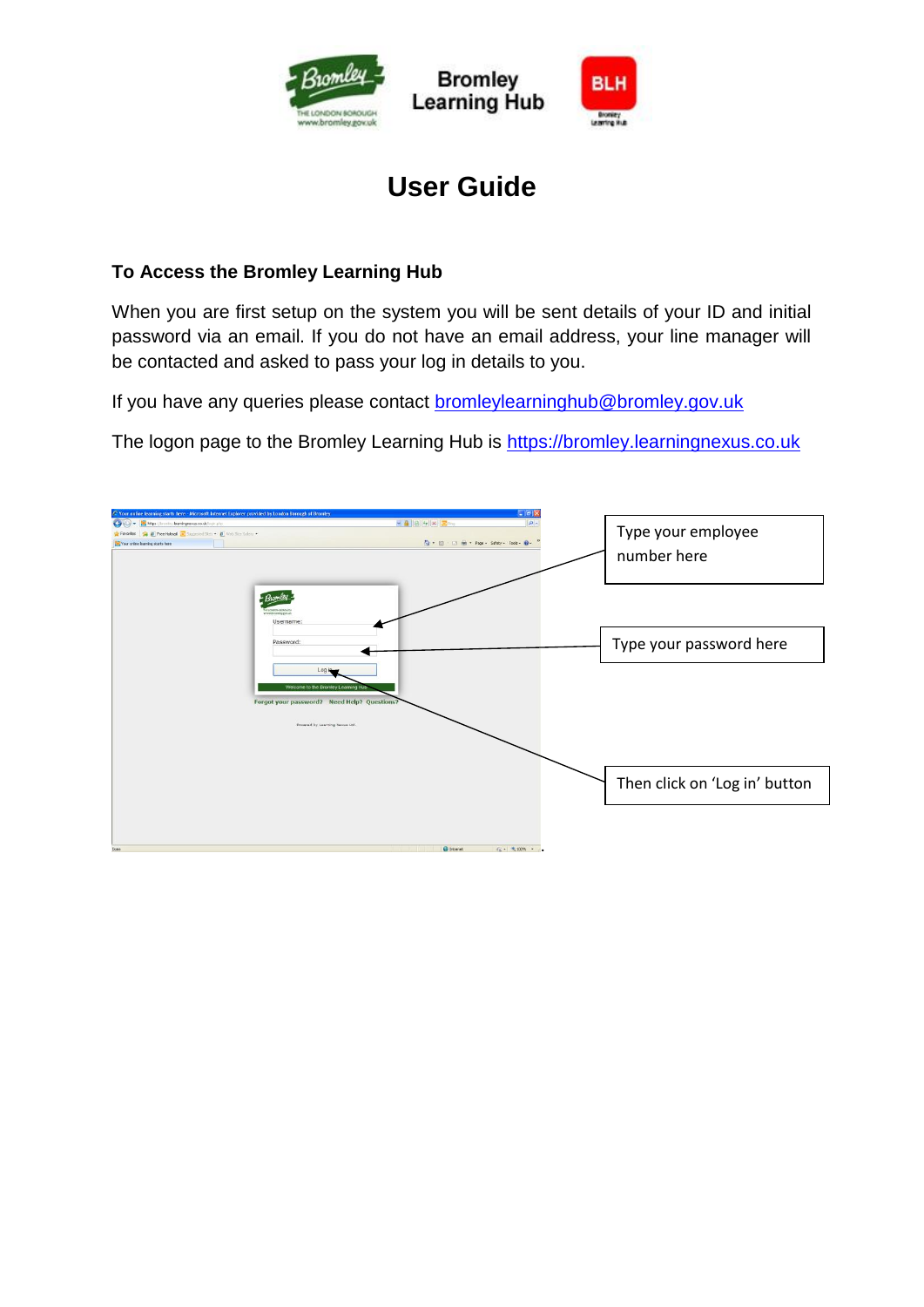The home page will appear as displayed below. To access a course, click on the appropriate graphic or text for the course range you require e.g. Training for All, Children's Social Care or Adult's Social Care.

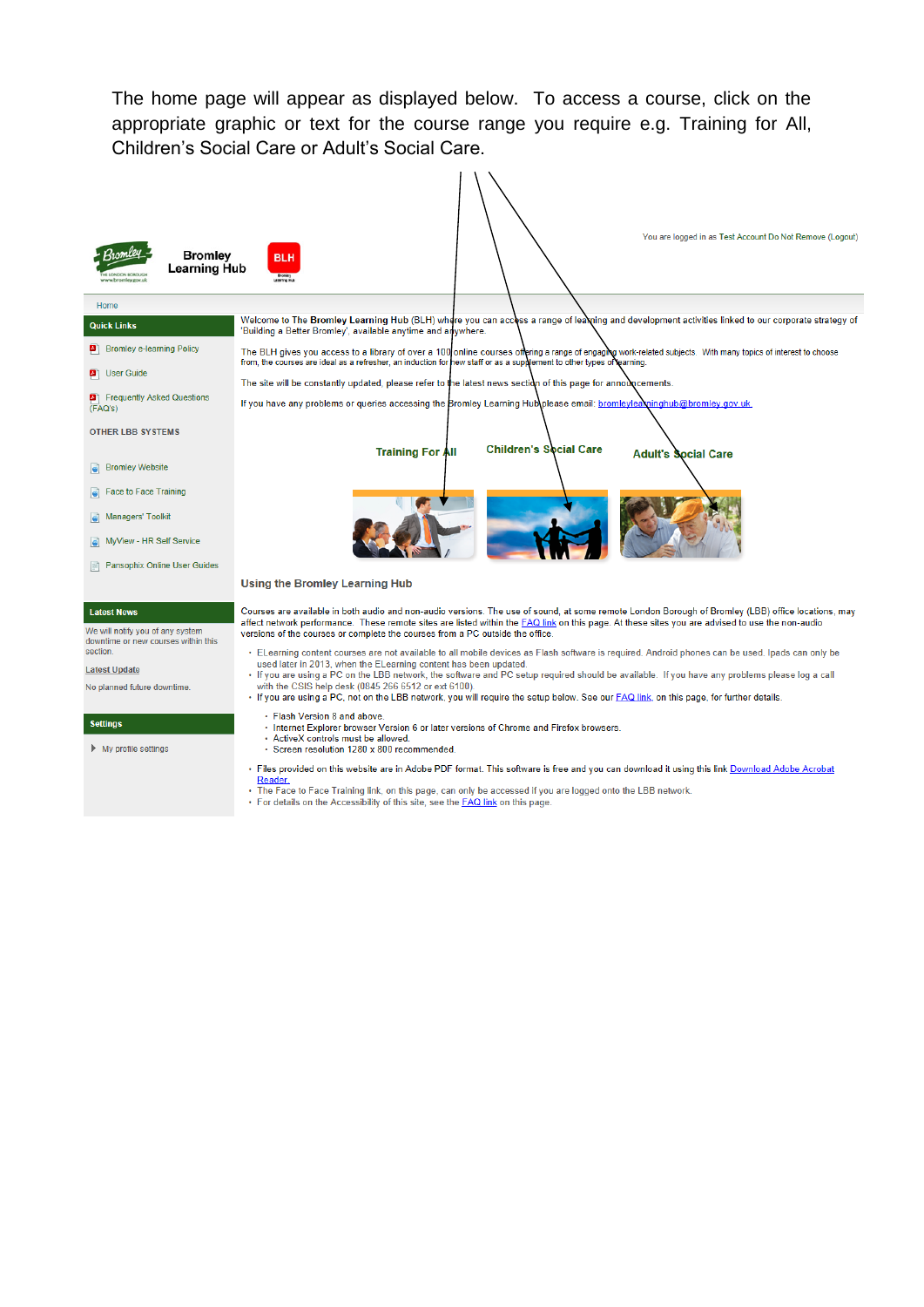Having selected the course category the courses available within that category are displayed on the screen, under different section headings e.g. Management Short Courses.

Most courses are available in both audio and non-audio versions. Any course you have previously accessed (complete or incomplete courses) will be highlighted with a tick next to them.

Select a course by clicking on the course title.

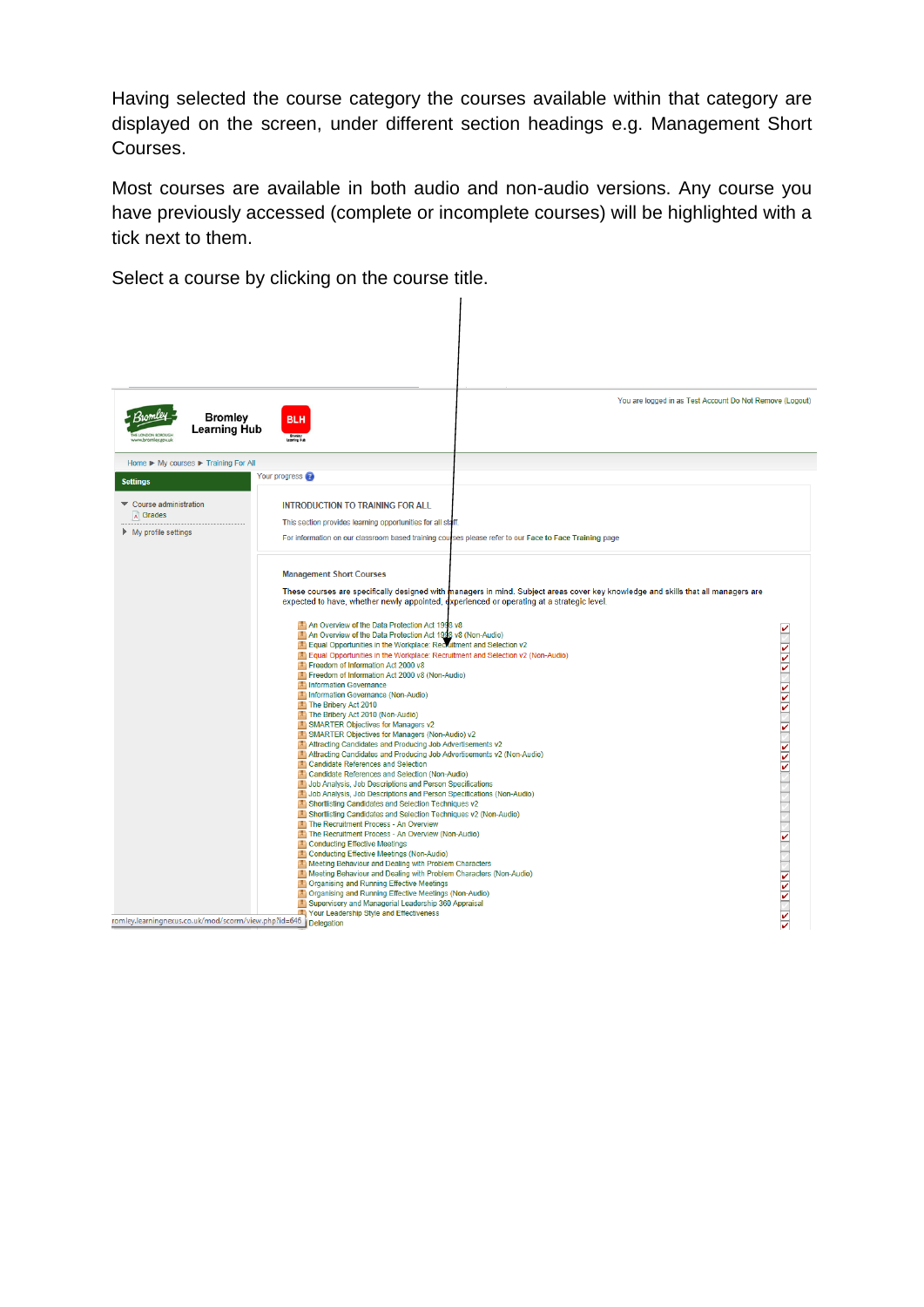The course contents screen will now be displayed; this provides you with a description and overview of the course.

If you have completed a section of the course it will be marked with a green tick within a box. Any section that is incomplete will be highlighted as an orange box. Any section that has not yet been started will be shown simply as an empty box.

Click on the Enter button to continue to the course itself.



The course will now load for you to complete. The look and feel of the course do vary depending on where and how they have been developed. During your course, there maybe a number of options, across the top of the screen:

- **Main Menu** to return to the main page of the course  $\bullet$
- **Search** function, which allows you to search the screens
- **Report** shows your progress through the course
- **Resources** holds the course fact sheet, course notes and other resources. $\bullet$

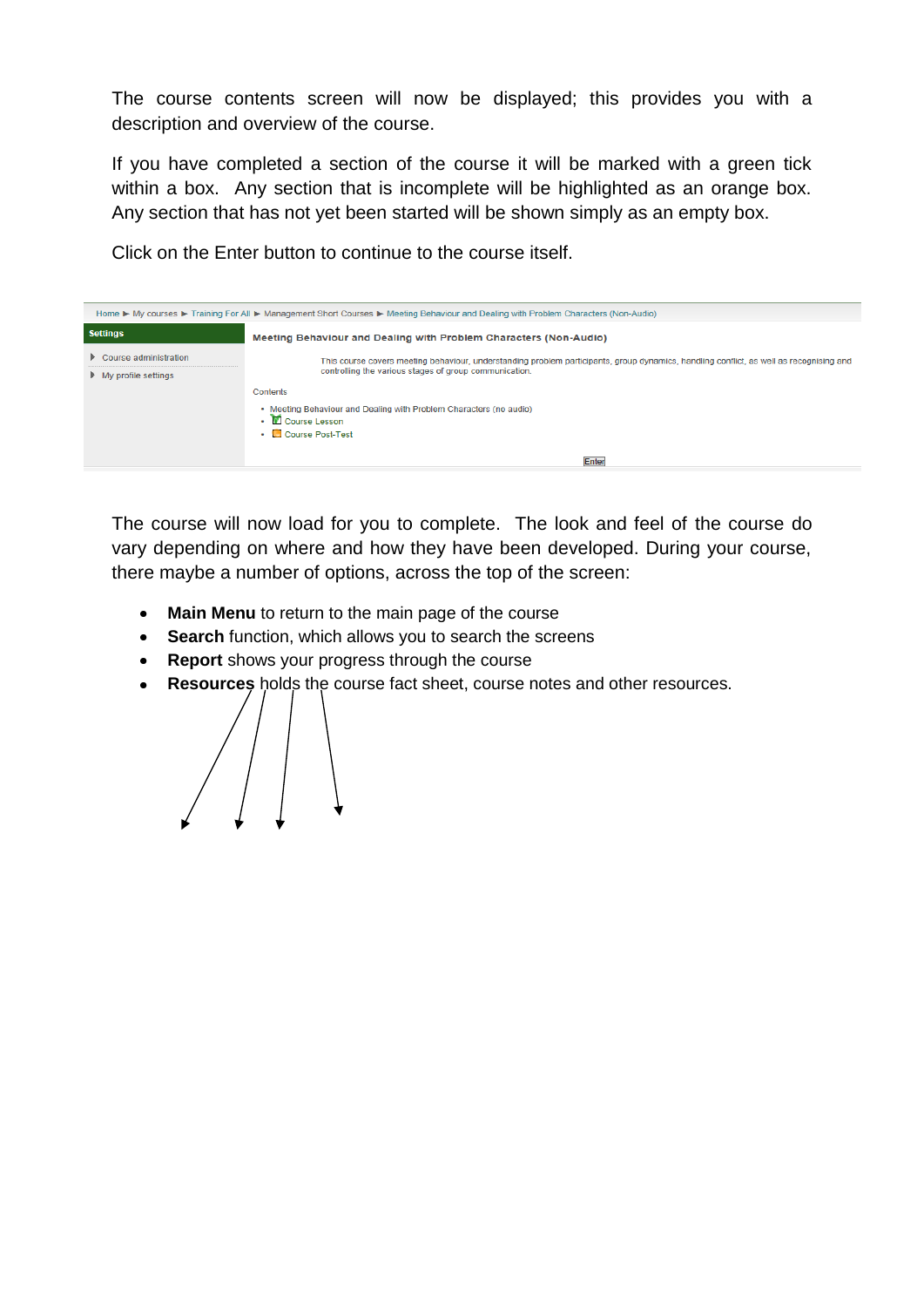| <b>Introduction to Risk Assessment v2</b>            | Bromley<br>learningnexus<br><b>HE LONDON BORDUGH</b> |
|------------------------------------------------------|------------------------------------------------------|
| Main Menu Search<br><b>Report Resources Glossary</b> | Help<br><b>Exit</b>                                  |
| Introduction to Risk Assessment                      |                                                      |
| Module 1 - What is a Hazard?                         |                                                      |
| Module 2 - Types of Hazard                           |                                                      |
| Module 3 - Hidden Hazards                            |                                                      |
| Module 4 - What is Risk?                             |                                                      |
| Module 5 - Risk Assessment                           |                                                      |
| Module 6 - Risk Control                              |                                                      |
| <b>Final Assessment</b>                              |                                                      |
|                                                      |                                                      |
|                                                      |                                                      |
|                                                      |                                                      |
|                                                      |                                                      |
|                                                      |                                                      |
|                                                      |                                                      |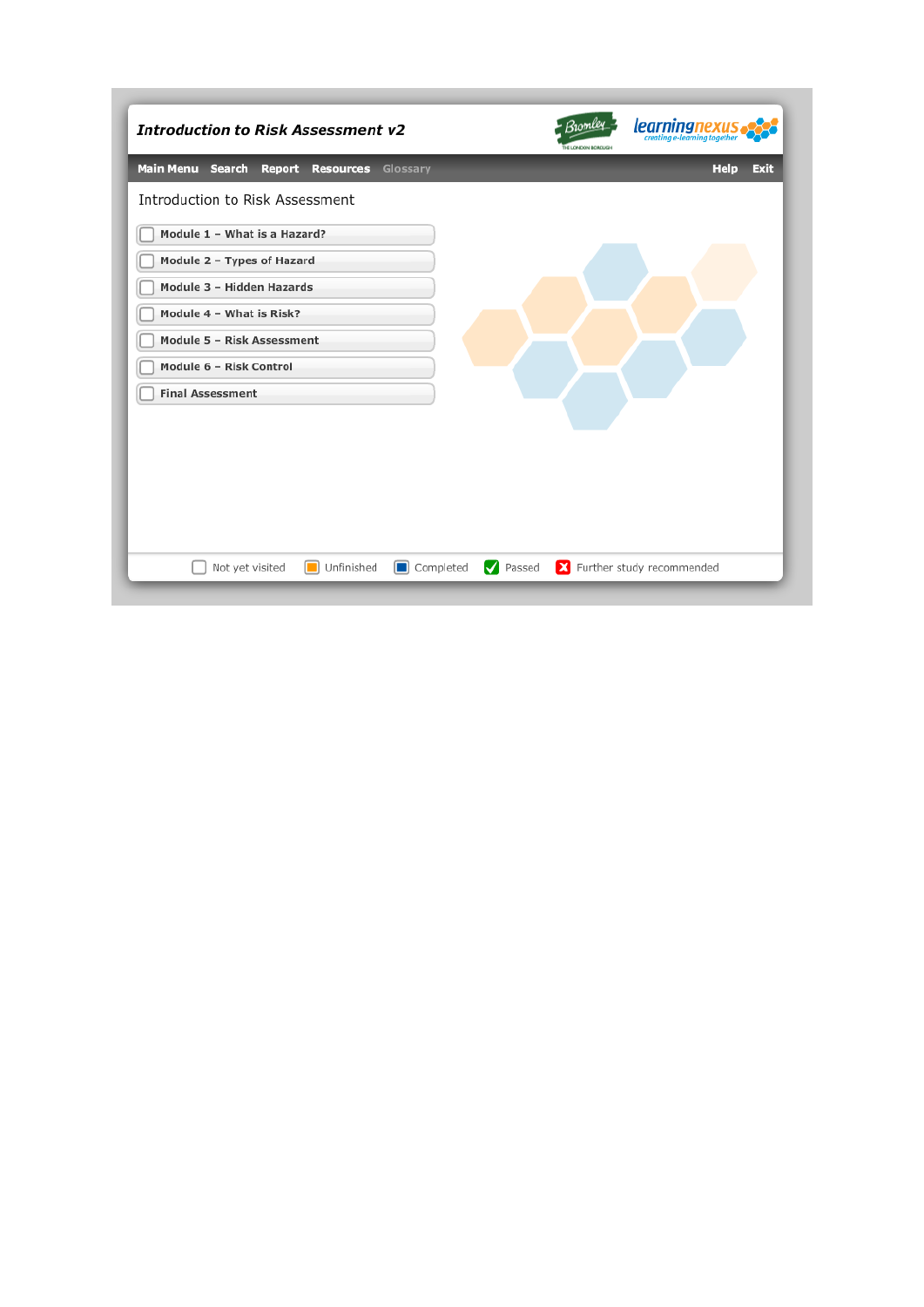If you have previously accessed a course then selected 'exit' part way through, you will see the following screen below when you next enter the course.

To start where you exited last time you accessed the course select '**Yes**'.

To start the course from the beginning again select '**No**'.

| <b>Introduction to Risk Assessment v2</b>     |                                                                                                                                                                                                                         | Zromley<br>HE LONDON BOROUGH | learningnexus.<br>creating e-learning together                     |
|-----------------------------------------------|-------------------------------------------------------------------------------------------------------------------------------------------------------------------------------------------------------------------------|------------------------------|--------------------------------------------------------------------|
| Main Menu Search Report Resources Glossary    |                                                                                                                                                                                                                         |                              | Help Exit                                                          |
|                                               | <b>Get bookmark</b><br>-33<br>This lesson was bookmarked at screen 2<br>(Module 1 - Self Assessment Question 1)<br>last time.<br>Would you like to continue from where<br>you placed a bookmark last time?<br>Yes<br>No |                              |                                                                    |
| Module 1 - What is a Hazard?<br>Screen 2 of 7 |                                                                                                                                                                                                                         | $\bigoplus$<br>ZOOM IN       | ò<br>$\blacktriangleright$<br><b>BACK</b><br>REPLAY<br><b>NEXT</b> |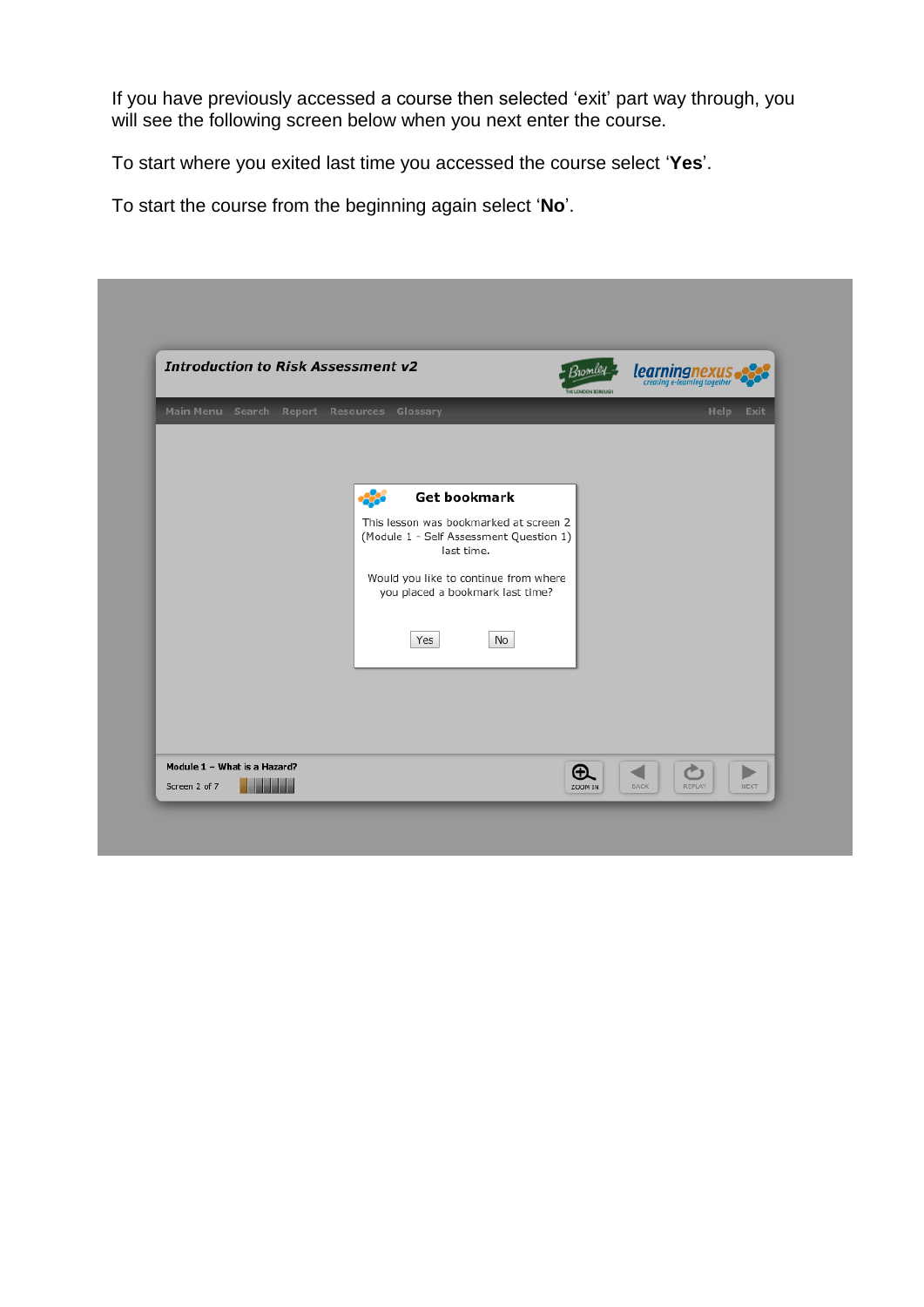### **To Exit a Course**

Complete the sections and any tests or assessments within the course. When you have finished click **'exit'**.

| <b>Introduction to Risk Assessment v2</b>               | <b>learningnexus</b><br>Bromley<br><b>HE LONDON BORDUGH</b> |
|---------------------------------------------------------|-------------------------------------------------------------|
| Main Menu Search<br>Report<br><b>Resources</b> Glossary | <b>Help Exit</b>                                            |
| Introduction to Risk Assessment                         |                                                             |
| Module 1 - What is a Hazard?                            |                                                             |
| Module 2 - Types of Hazard                              |                                                             |
| Module 3 - Hidden Hazards                               |                                                             |
| Module 4 - What is Risk?                                |                                                             |
| Module 5 - Risk Assessment                              |                                                             |
| Module 6 - Risk Control                                 |                                                             |
| <b>Final Assessment</b>                                 |                                                             |
|                                                         |                                                             |
|                                                         |                                                             |
|                                                         |                                                             |
|                                                         |                                                             |
|                                                         |                                                             |
|                                                         |                                                             |

On the screen below select the **'exit'** button.

 $\mathbf{I}$ 

| <b>Introduction to Risk Assessment v2</b>     |                                                              |                                                                | Bromley<br><b>HE LONDON BOROUGH</b>                           | <b>learning nexus</b>        |
|-----------------------------------------------|--------------------------------------------------------------|----------------------------------------------------------------|---------------------------------------------------------------|------------------------------|
| Main Menu Search Report Resources Glossary    |                                                              |                                                                |                                                               | <b>Help</b><br><b>Exit</b>   |
| Introduction to the End of Module Assessment  | 53<br>Well d<br><b>Befor</b><br>check<br>objec<br>that<br>wh | Exit<br>Are you sure you would like to exit?<br>Exit<br>Cancel | module.<br>Hazard',<br>learning<br>ssment<br>e told<br>ssful. |                              |
| Module 1 - What is a Hazard?<br>Screen 4 of 7 |                                                              |                                                                | ⊕<br><b>BACK</b><br>ZOOM IN                                   | <b>REPLAY</b><br><b>NEXT</b> |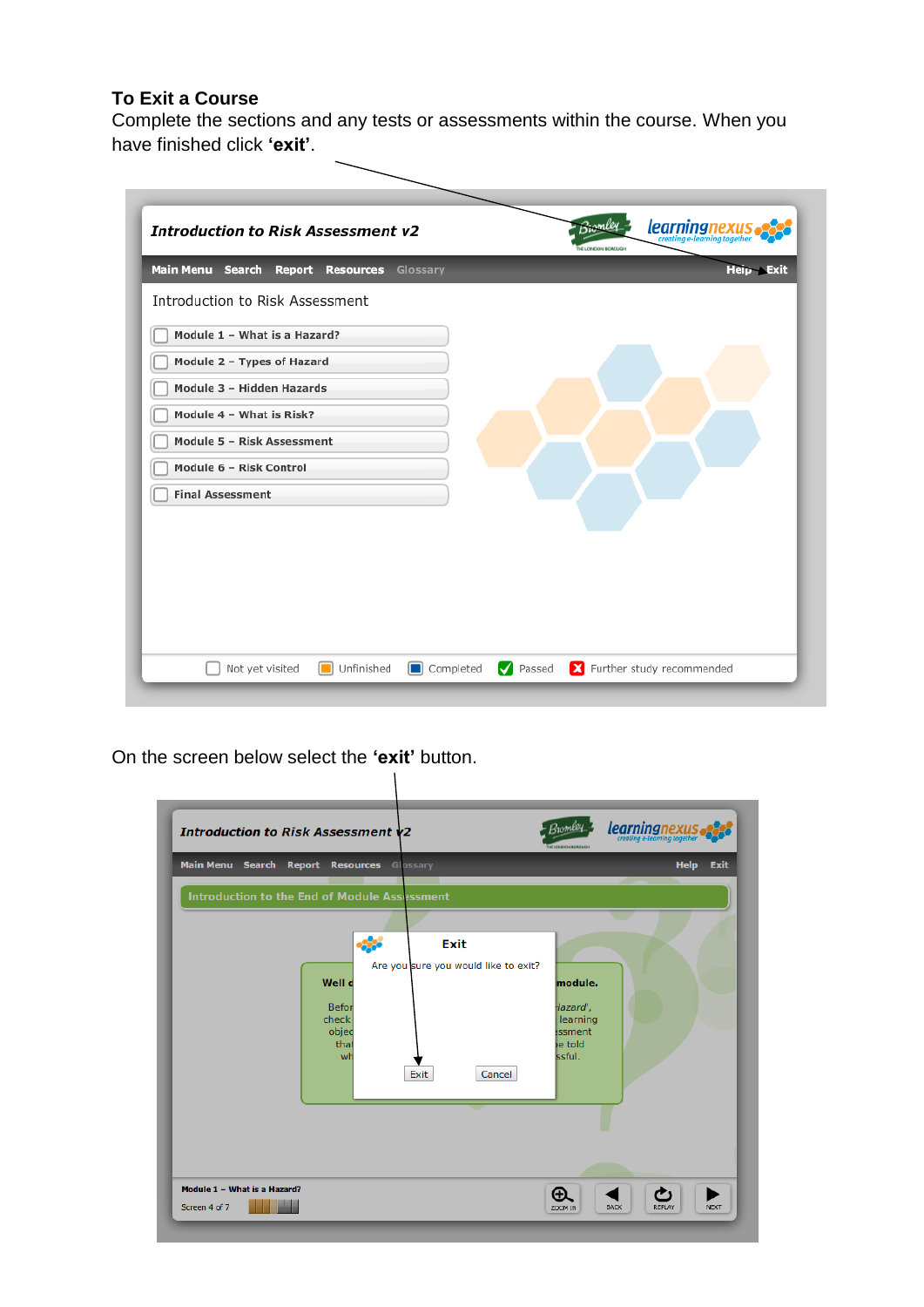A blue bar will be displayed whilst your progress on the course to date is being recorded. If you exit from this screen before it is complete then your progress during this session will be lost. It is important that you wait for the blue bar on the following screen to complete.

| <b>Credits</b>                                                                                                                                                                                                                                                                                                                                 |            |
|------------------------------------------------------------------------------------------------------------------------------------------------------------------------------------------------------------------------------------------------------------------------------------------------------------------------------------------------|------------|
| This course has been created using the Learning Nexus <sup><math>M</math></sup> Course Builder <sup>®</sup> .                                                                                                                                                                                                                                  | learningne |
| The content delivery, usage tracking and presentation mechanisms used by this course are the sole<br>property and copyright of Learning Nexus Ltd. and all rights are reserved. It is an offence to<br>decompile, reverse engineer, disassemble, modify or create derivative works based upon these<br>mechanisms, either in whole or in part. |            |
| The content used in this course (including without limitation the text, artwork, photographs, images,<br>music, audio material, video material and audio-visual material) may be the copyright of Learning<br>Nexus Ltd. or others.                                                                                                            |            |
| Any unauthorised copying, distribution, resale or use of this course either in whole or in part is strictly<br>prohibited.                                                                                                                                                                                                                     |            |
|                                                                                                                                                                                                                                                                                                                                                |            |
|                                                                                                                                                                                                                                                                                                                                                |            |
| Skip and exit now                                                                                                                                                                                                                                                                                                                              |            |

You will then see the screen below.

Select '**exit activity'** to be taken back to the course list,

Select the link '**Home Page'** to exit completely and return to the home page.

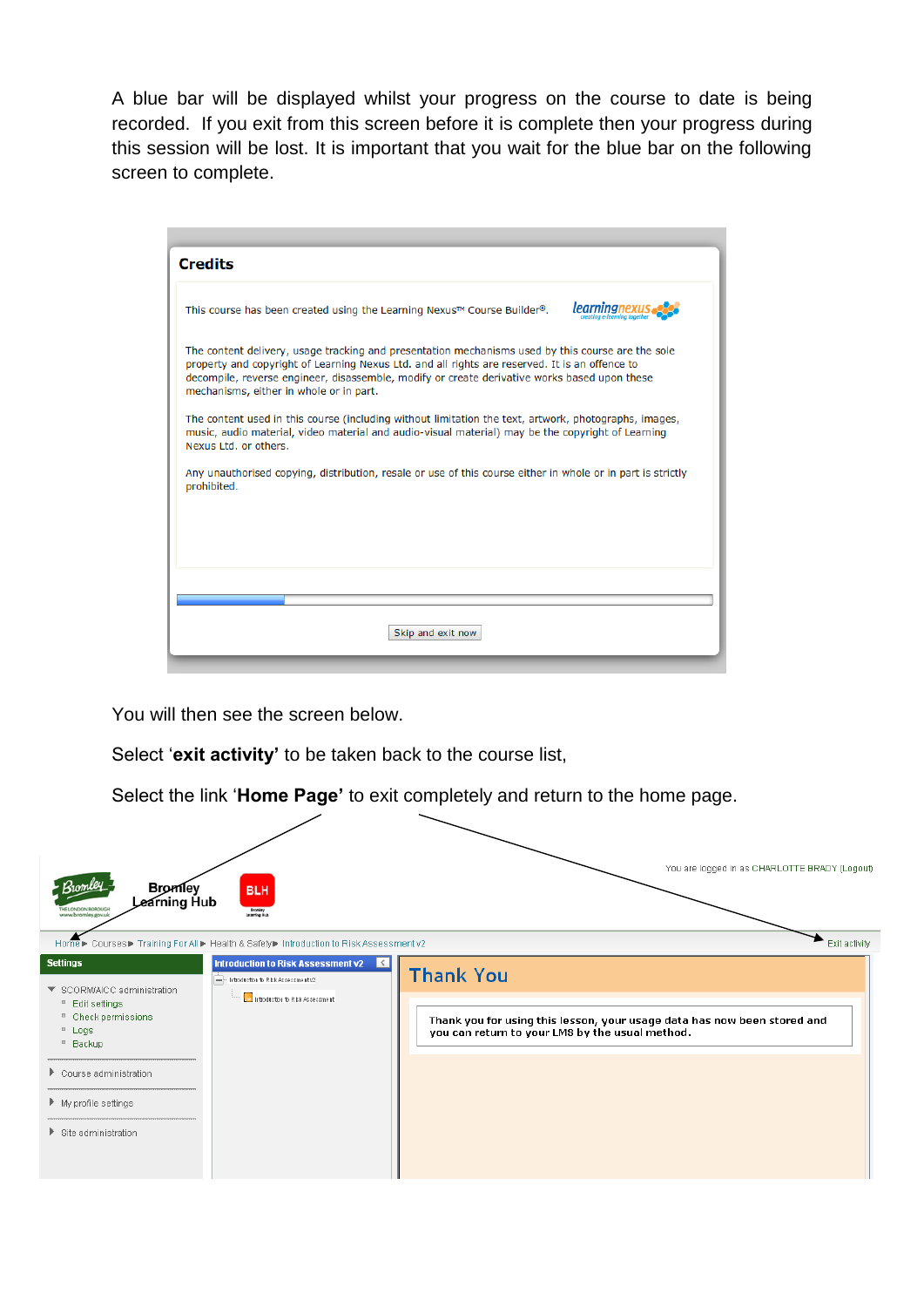#### **Changing your Password**

From any page select the option '**My profile settings'** on the left hand side of the screen under the section entitled "Settings". An option to '**Change Password'** will now be displayed.



When you select this option you will be asked to enter your current password followed by your new password ensuring it contains 8 characters, including 1 digit, 1 lower case and 1 upper case character. Type this new password again and then select the button titled '**Save Changes'**.

 $\lambda$ 

| <b>Bromley</b><br><b>Learning Hub</b><br>www.bromley.gov.uk | <b>BLH</b><br>Broniey<br>Learning Hub |                                                                                         | You are logged in as Test Account Do Not Remove (Logout)                                                                                  |
|-------------------------------------------------------------|---------------------------------------|-----------------------------------------------------------------------------------------|-------------------------------------------------------------------------------------------------------------------------------------------|
|                                                             |                                       | Home▶ My profile settings▶ Change password▶ Test Account Do Not Remove▶ Change password |                                                                                                                                           |
| Change password-                                            |                                       |                                                                                         |                                                                                                                                           |
| Usemame t12345                                              |                                       |                                                                                         |                                                                                                                                           |
|                                                             |                                       |                                                                                         | The password must have at least $\beta$ characters, at least 1 digit(s), at least 1 lower case letter(s), at least 1 upper case letter(s) |
| Current password*                                           |                                       |                                                                                         |                                                                                                                                           |
| New password*                                               |                                       |                                                                                         |                                                                                                                                           |
| New password (again)*                                       |                                       |                                                                                         |                                                                                                                                           |
|                                                             | Save changes<br>Cancel                |                                                                                         |                                                                                                                                           |
|                                                             |                                       |                                                                                         | There are required fields in this form marked *.                                                                                          |